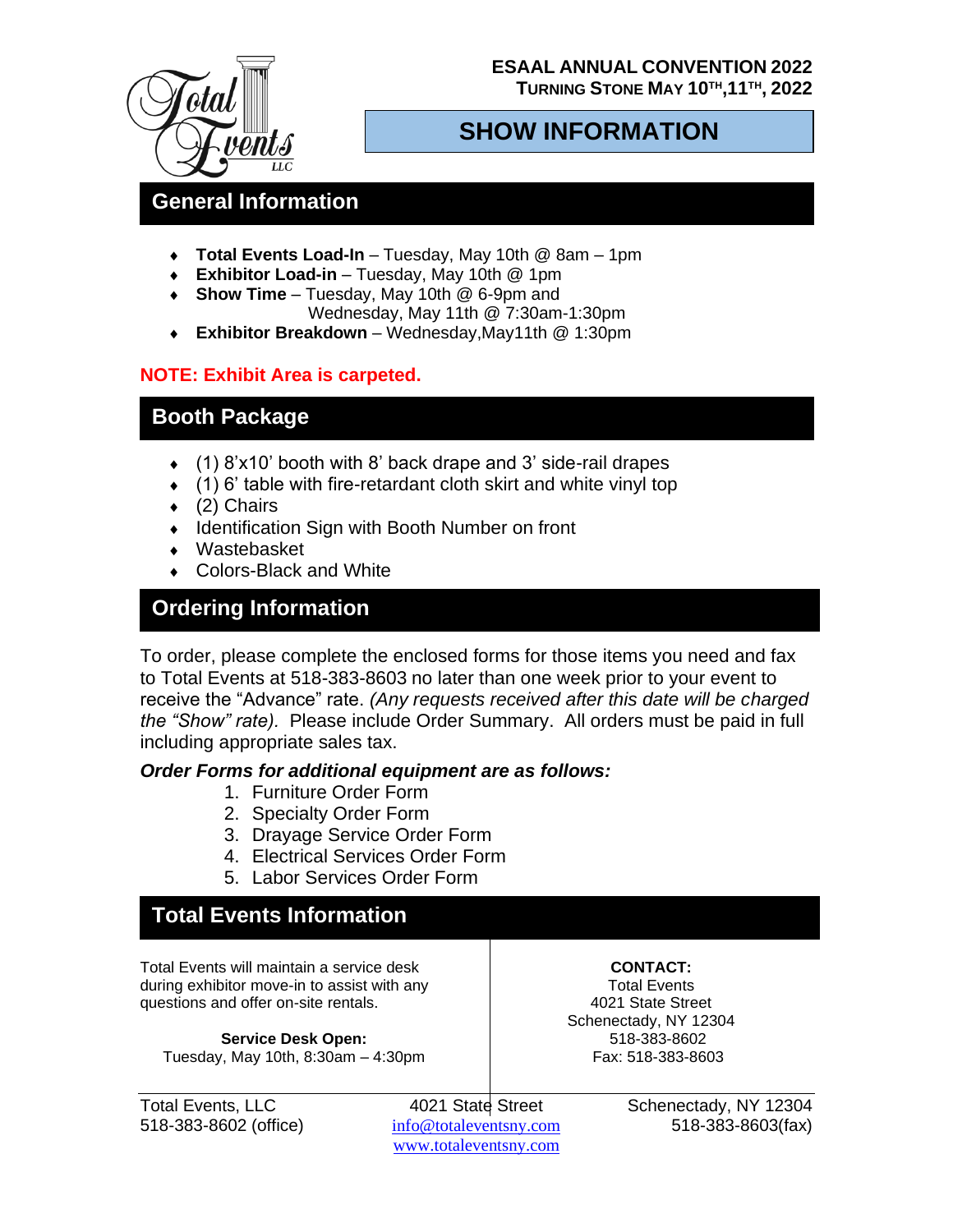**TURNING STONE MAY 10TH,11TH , 2022**

| otal |            |
|------|------------|
|      | ents<br>НC |

 $\overline{$ 

# **ORDER SUMMARY**

|                               |                                                                                                                            | Booth $\_\_$                                                                               |
|-------------------------------|----------------------------------------------------------------------------------------------------------------------------|--------------------------------------------------------------------------------------------|
|                               |                                                                                                                            |                                                                                            |
|                               |                                                                                                                            |                                                                                            |
|                               |                                                                                                                            |                                                                                            |
|                               |                                                                                                                            |                                                                                            |
| <b>Order Totals</b>           |                                                                                                                            |                                                                                            |
| Furniture<br>1.               | $\frac{1}{2}$                                                                                                              |                                                                                            |
| 2. Specialty                  | $\frac{1}{2}$                                                                                                              |                                                                                            |
| <b>Drayage Services</b><br>3. | $\frac{1}{2}$                                                                                                              |                                                                                            |
| 4. Electrical Services        | $\frac{1}{2}$                                                                                                              |                                                                                            |
| 5. Labor Services             | \$<br><u> 1980 - Jan Barnett, mars eta bat eta bat erroman erroman erroman erroman erroman erroman erroman erroman err</u> |                                                                                            |
| <b>TOTAL</b>                  | $\frac{1}{2}$                                                                                                              |                                                                                            |
| <b>Payment Method</b>         |                                                                                                                            |                                                                                            |
| Enclosed Check #              | Visa                                                                                                                       | $\Box$ MasterCard $\Box$ AMEX                                                              |
| <b>Credit Card Number:</b>    |                                                                                                                            |                                                                                            |
|                               |                                                                                                                            | Exp.<br><b>PIN</b>                                                                         |
|                               |                                                                                                                            | For purposes of bank validation, please provide the cardholder's complete billing address: |
|                               |                                                                                                                            |                                                                                            |
|                               |                                                                                                                            |                                                                                            |
|                               |                                                                                                                            |                                                                                            |
|                               |                                                                                                                            |                                                                                            |

**Payment Policy:** Payment in full must accompany your order. Purchase orders are not considered payment. Tax-exempt status is granted only when exhibiting company provides a taxexempt certificate issued by the state in which the event is being held. For your convenience, Total Events will apply all charges incurred at show site to this card.

Total Events, LLC 518-383-8602 (office) info@totaleventsny.com 518-383-8603(fax)

# **FURNITURE ORDER FORM**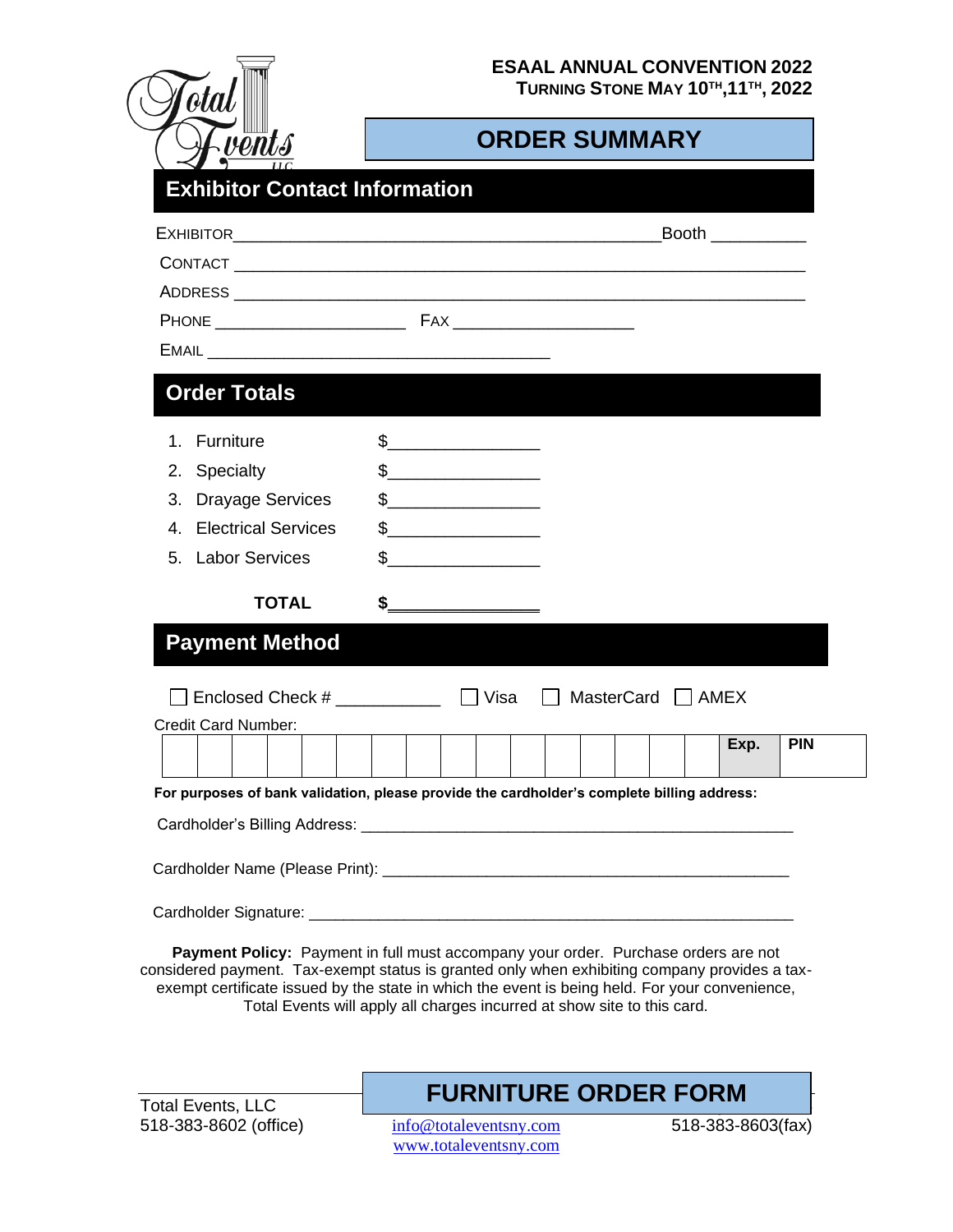

| Exhibitor                                                                         |                                                                                                                                 |                                                      |                                                   |                                                                                                                                                                                                                                                                                                                                                                                                                                                                                                                     |
|-----------------------------------------------------------------------------------|---------------------------------------------------------------------------------------------------------------------------------|------------------------------------------------------|---------------------------------------------------|---------------------------------------------------------------------------------------------------------------------------------------------------------------------------------------------------------------------------------------------------------------------------------------------------------------------------------------------------------------------------------------------------------------------------------------------------------------------------------------------------------------------|
|                                                                                   | <b>TABLES</b>                                                                                                                   |                                                      |                                                   |                                                                                                                                                                                                                                                                                                                                                                                                                                                                                                                     |
| OTY                                                                               | <b>DESCRIPTION</b><br>4'x30" Bare<br>4'x30" Skirted<br>4'x30"x42"H Bare (Counter)<br>4'x30"x42"H Skirted (Counter)              | <b>ADVANCE</b><br>\$17.00<br>49.00<br>38.00<br>76.00 | <b>SHOW</b><br>\$21.00<br>62.00<br>47.00<br>95.00 | <b>TOTAL</b>                                                                                                                                                                                                                                                                                                                                                                                                                                                                                                        |
| $\frac{1}{2}$                                                                     | 6'x30" Bare<br>6'x30" Skirted<br>6'x30"x42"H Bare (Counter)<br>6'x30"x42"H Skirted (Counter)                                    | \$22.00<br>56.00<br>43.00<br>82.00                   | \$27.00<br>69.00<br>54.00<br>103.00               | <b>Contract Contract</b><br>$\frac{1}{2}$                                                                                                                                                                                                                                                                                                                                                                                                                                                                           |
| $\overline{\phantom{a}}$<br>$\overline{a}$                                        | 8'x30" Bare<br>8'x30" Skirted<br>8'x30"x42"H Bare (Counter)<br>8'x30"x42"H Skirted (Counter)                                    | \$28.00<br>63.00<br>45.00<br>69.00                   | \$36.00<br>79.00<br>62.00<br>111.00               | $\frac{1}{\frac{1}{\sqrt{1-\frac{1}{2}}\left(1-\frac{1}{2}\right)}}\frac{1}{\sqrt{1-\frac{1}{2}}\left(1-\frac{1}{2}\right)}\frac{1}{\sqrt{1-\frac{1}{2}}\left(1-\frac{1}{2}\right)}\frac{1}{\sqrt{1-\frac{1}{2}}\left(1-\frac{1}{2}\right)}\frac{1}{\sqrt{1-\frac{1}{2}}\left(1-\frac{1}{2}\right)}\frac{1}{\sqrt{1-\frac{1}{2}}\left(1-\frac{1}{2}\right)}\frac{1}{\sqrt{1-\frac{1}{2}}\left(1-\frac{1}{2}\right)}\frac{1}{\sqrt{1-\frac{$                                                                         |
| $\frac{1}{\sqrt{1-\frac{1}{2}}}\left( \frac{1}{\sqrt{1-\frac{1}{2}}}\right) ^{2}$ | 36" Round Bare<br>36" Round with Linen<br>36"x42"H Round Bare<br>36"x42"H Round with Linen<br>48" Round Bare<br>48" Round Linen | \$19.00<br>56.00<br>40.00<br>66.00<br>25.00<br>62.00 | N/A<br>N/A<br>N/A<br>N/A<br>N/A<br>N/A            | $$\overline{\phantom{2}}$$<br>$\frac{1}{1-\frac{1}{2}}\left( \frac{1}{\sqrt{2}}\right) \left( \frac{1}{\sqrt{2}}\right) \left( \frac{1}{\sqrt{2}}\right) \left( \frac{1}{\sqrt{2}}\right) \left( \frac{1}{\sqrt{2}}\right) \left( \frac{1}{\sqrt{2}}\right) \left( \frac{1}{\sqrt{2}}\right) \left( \frac{1}{\sqrt{2}}\right) \left( \frac{1}{\sqrt{2}}\right) \left( \frac{1}{\sqrt{2}}\right) \left( \frac{1}{\sqrt{2}}\right) \left( \frac{1}{\sqrt{2}}\right) \left( \frac{1}{\sqrt{2}}\right$<br>$\frac{1}{1}$ |

#### **Note: Skirt Color Selection: (Circle One) Red, Blue, Gold, White, Black, Green, Burgundy, Purple (42" H Skirting available only in White, Red, Black, Green & Blue)**

|            |                                                                                 | <b>CHAIRS</b>    |                                                 |                                       |             |
|------------|---------------------------------------------------------------------------------|------------------|-------------------------------------------------|---------------------------------------|-------------|
| <b>QTY</b> | <b>DESCRIPTION</b><br><b>Folding Chair</b><br><b>Bar Stool</b>                  |                  | <b>ADVANCE</b><br>$\mathbb{S}$<br>7.00<br>44.00 | <b>SHOW</b><br>\$<br>9.00<br>56.00    | TOTAL<br>\$ |
|            |                                                                                 | <b>FURNITURE</b> |                                                 |                                       |             |
| <b>QTY</b> | <b>DESCRIPTION</b><br><b>White Leather Club Chair</b><br>White Leather Loveseat |                  | <b>ADVANCE</b><br>\$150.00<br>250.00            | <b>SHOW</b><br><b>NA</b><br><b>NA</b> | TOTAL<br>\$ |

|                                             | SUB TOTAL \$             |  |
|---------------------------------------------|--------------------------|--|
| (Please enter total on Order Summary Form.) | <b>SALES TAX (7.75%)</b> |  |
|                                             | TOTAL                    |  |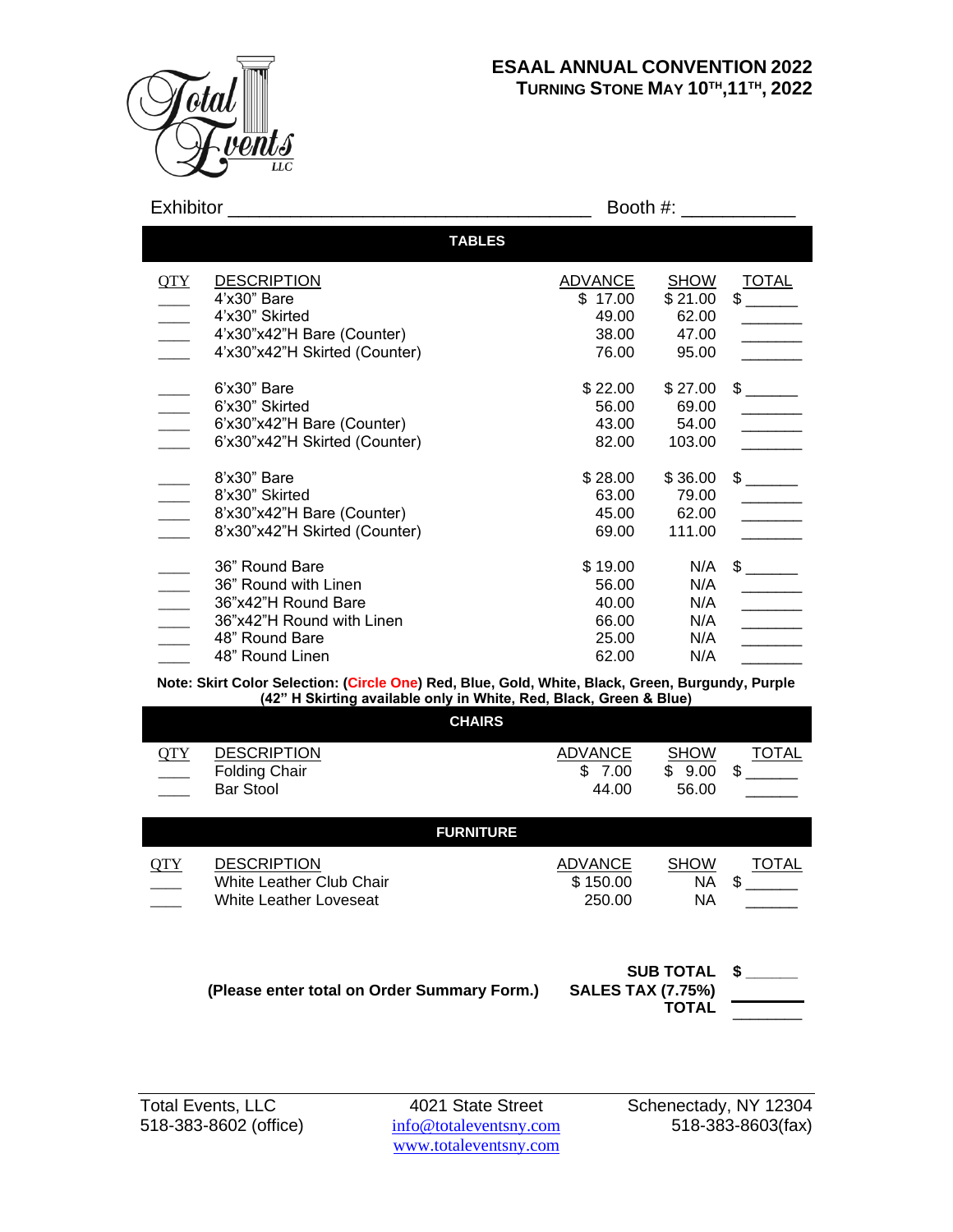

**TURNING STONE MAY 10TH,11TH , 2022**

# **SPECIALTY ORDER FORM**

| <b>Exhibitor</b> |
|------------------|
|                  |
|                  |

| <b>Exhibitor</b> | Booth #: |
|------------------|----------|
|------------------|----------|

|     |                            | <b>AUDIO VISUAL</b> |          |             |       |
|-----|----------------------------|---------------------|----------|-------------|-------|
| QTY | <b>DESCRIPTION</b>         | <b>DAYS</b>         | ADVANCE  | <b>SHOW</b> | TOTAL |
|     | 40" Flatscreen HD TV       |                     | \$250.00 | N/A         |       |
|     | 19" Flatscreen Monitor     |                     | 95.00    | N/A         |       |
|     | <b>TV Stand with Mount</b> |                     | \$100.00 | N/A         |       |
|     |                            |                     |          |             |       |

Note: All audiovisual equipment is rented per day. Client is responsible for HDMI or other special cable connections to their devices.

### **DECORATING & LIGHTING**

Note: Custom decorating and specialty lighting available. Please call for details.

| <b>DISPLAY</b>                                               |                                                                                             |                      |                                          |                                  |                    |
|--------------------------------------------------------------|---------------------------------------------------------------------------------------------|----------------------|------------------------------------------|----------------------------------|--------------------|
| <u>QTY</u>                                                   | <b>DESCRIPTION</b><br>Easel                                                                 |                      | <b>ADVANCE</b><br>\$19.00                | <b>SHOW</b><br>\$24.00           | TOTAL              |
|                                                              | Easel with Flip Chart                                                                       |                      | 49.00                                    | N/A                              |                    |
|                                                              |                                                                                             | <b>MISCELLANEOUS</b> |                                          |                                  |                    |
| <u>QTY</u>                                                   | <b>DESCRIPTION</b><br>Waste Basket<br>Stanchion (Chrome / Black)<br>Red / Black Velvet Rope |                      | <b>ADVANCE</b><br>3.00<br>12.00<br>12.00 | <b>SHOW</b><br>N/A<br>N/A<br>N/A | TOTAL              |
|                                                              |                                                                                             | <b>CARPET</b>        |                                          |                                  |                    |
| <b>QTY</b>                                                   | <b>DESCRIPTION</b><br>8'x 10' (Gray, Black)<br>8'x 20' (Gray, Black)                        |                      | <b>ADVANCE</b><br>\$80.00<br>160.00      | <b>SHOW</b><br>\$95.00<br>190.00 | <b>TOTAL</b><br>\$ |
| <b>SUB TOTAL</b><br><b>SALES TAX (7.75%)</b><br><b>TOTAL</b> |                                                                                             |                      |                                          |                                  |                    |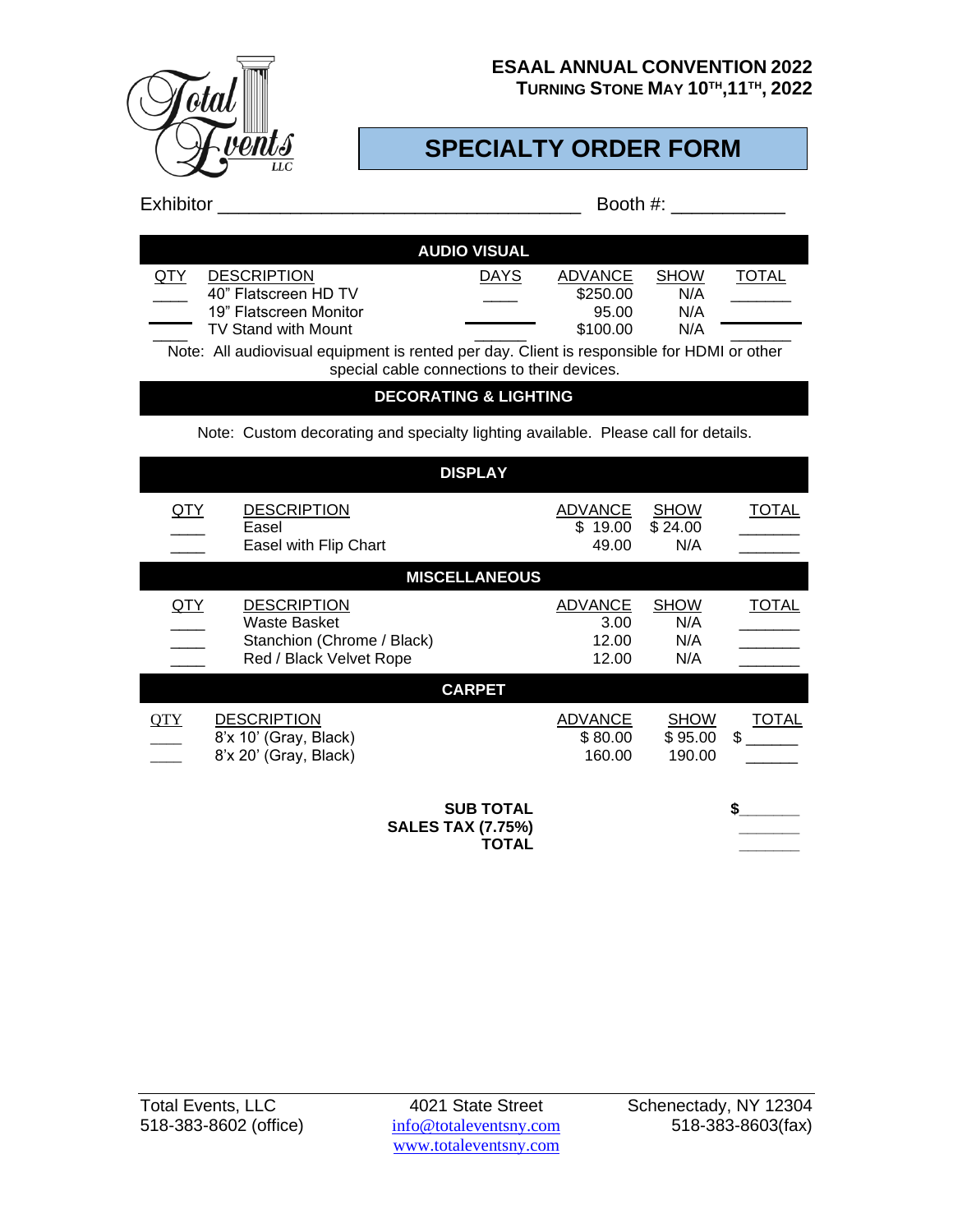

**TURNING STONE MAY 10TH,11TH , 2022**

# **DRAYAGE ORDER FORM**

| <u>**RATES: MINIMUM CHARGE ON ALL SHIPMENTS = 300 LBS**</u>    |                                       |
|----------------------------------------------------------------|---------------------------------------|
| <b>OPTION 1: Total Events' handles inbound shipment ONLY</b>   | <b>IT IS</b>                          |
| $\Delta$ lbs @ \$45.00/100 lbs (Reg. Time) = \$                | <b>REQUIRED</b><br><b>THAT YOU</b>    |
| <b>OPTION 2:</b> Total Events' receives outbound shipment ONLY | <b>CALL 48-72</b><br><b>HOURS</b>     |
| $10s \& $40.00/100$ lbs (Reg. Time) = \$                       | <b>BEFORE</b><br><b>SHOW TO</b>       |
| <b>OPTION 3: Total Events handles inbound AND outbound</b>     | <b>CONFIRM</b>                        |
| $10s \& $75.00/100$ lbs (Reg. Time) = \$                       | <b>RECEIPT OF</b><br><b>SHIPMENT.</b> |

NOTE: WE MUST RECEIVE YOUR SHIPMENT *ON OR BEFORE* : MAY 5 TH ,

**INBOUND SHIPMENT INFORMATION:** (All shipments must include the following info.) Carrier \_\_\_\_\_\_\_\_\_\_\_\_\_\_\_\_\_\_\_\_\_\_\_\_\_\_\_\_\_\_\_\_\_\_\_\_\_\_\_\_\_ Box Count \_\_\_\_\_\_\_\_\_\_\_ Weight \_\_\_\_\_\_\_\_\_\_\_\_\_\_\_\_\_\_\_\_\_\_\_ Expected Arrival Date \_\_\_\_\_\_\_\_\_\_\_\_\_\_\_\_\_\_\_\_\_\_\_\_\_\_\_

**RETURN SHIPMENT INFORMATION**: *PACKAGES MUST HAVE PREPAID RETURN LABEL(S) ATTACHED*

222020222020

Carrier/Method: \_\_\_\_\_\_\_\_\_\_\_\_\_\_\_\_\_\_\_\_\_\_\_\_\_\_\_\_\_\_\_ Carrier Account #: \_\_\_\_\_\_\_\_\_\_\_\_\_\_\_\_\_

Ship To Address:  $\Box$ 

Ship To Contact and Phone Number:  $\Box$ 

## **ADVANCED SHIPPING ADDRESS:**

*Your Company Name / Booth # / Show Name c/o Total Events, LLC 4021 State Street Schenectady, NY 12304*

[www.totaleventsny.](http://www.totaleventsny/)com

Total Events, LLC 4021 State Street Schenectady, NY 12304 518-383-8602 (office) info@totaleventsny.com 518-383-8603(fax)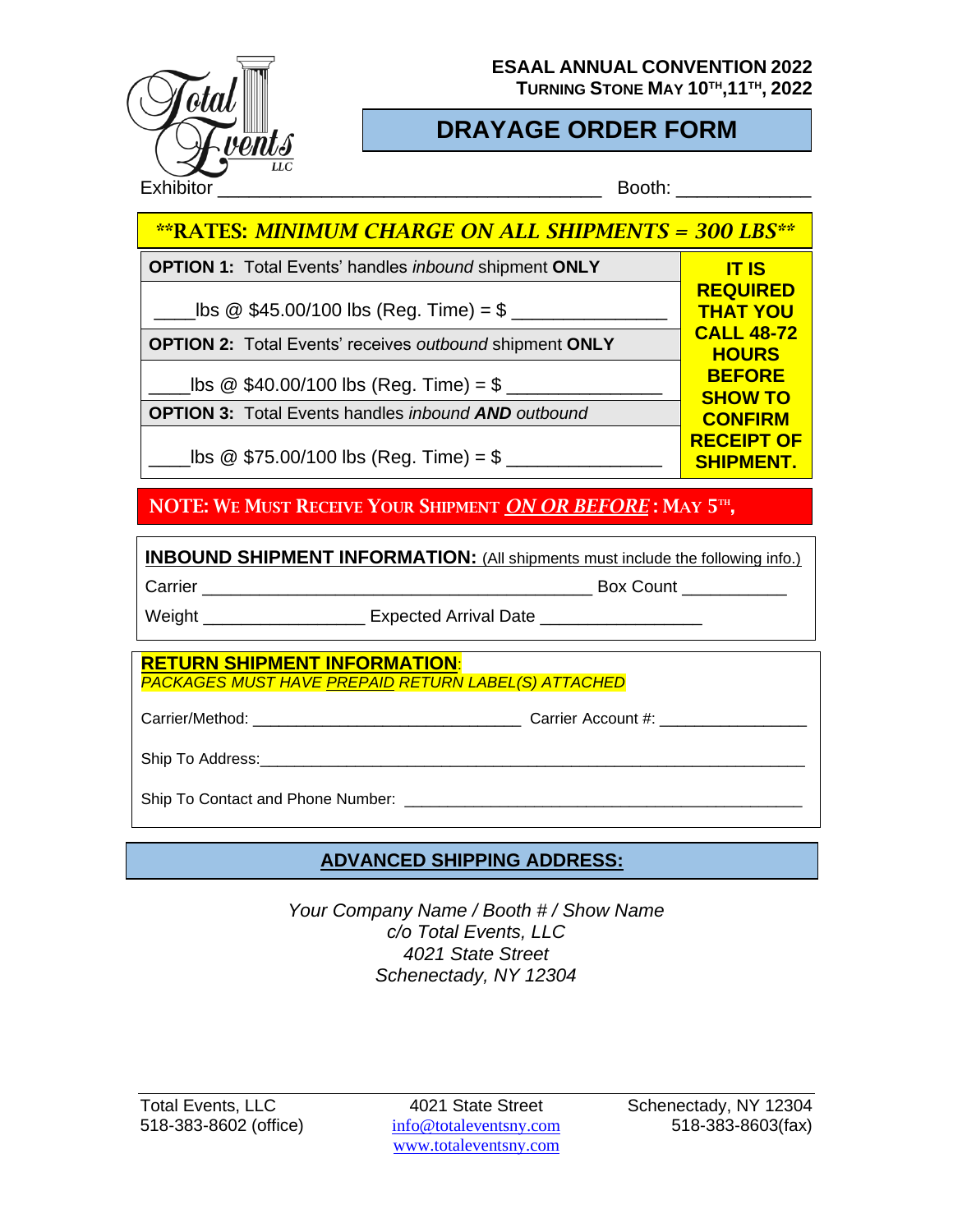### **ESAAL ANNUAL CONVENTION 2022 TURNING STONE MAY 10TH,11TH , 2022**



## **DRAYAGE INFORMATION**

## BILL OF LADING:

All shipments must have a bill of lading or delivery slip showing the number of pieces, description of merchandise and weight. A copy should be mailed with the enclosed "Drayage Order Form". Shipments received without freight bills, or specified unit counts on receipts, will be delivered to exhibitor's booth without guarantee of piece count or condition.

### INSURANCE:

Be sure your materials are insured from the time they leave your facility until they are returned after the show. It is suggested that exhibitors arrange all-risk coverage. This can be done by "riders" to existing policies.

All materials handled by Total Events are subject to our "Rental Agreement" and are governed by our "Payment Policy".

## MATERIAL HANDLING CHARGES:

Please refer to our enclosed "Drayage Order Form" for current rates. These are based on incoming weight only, whether the services are used completely or in part. The weight is rounded up to the next hundred pounds and is taken from the inbound bill of lading. Overtime rates will be charge for shipments received at the warehouse or convention site, which must be moved in or out of the convention site on overtime due to scheduling beyond the control of Total Events. Overtime is Mon-Fri before 8am and after 5pm, Saturday, Sunday or Holidays.

Freight handling charges are the responsibility of the exhibiting company for whom materials have been received and handled. The exhibiting company may not assign this responsibility to suppliers or customers.

Total Events will receive exhibit material at our warehouse up to 10 days in advance. Receiving hours are Mon-Fri to 9am-4pm. Any unanticipated shipments to facility will be subject to Overtime rates.

Total Events will delivery exhibit material to booth at the convention site. Exhibitor is responsible for unpacking & repacking exhibit material. If labor is needed, please see Labor Order Form to order labor.

### OUTBOUND SHIPPING:

Exhibitor is expected to label their exhibit materials and furnish completed bills of lading or prepaid shipping labels. Blank labels are available from Total Events. Remove previous labels. Materials will be shipped from our warehouse within two days after close of show.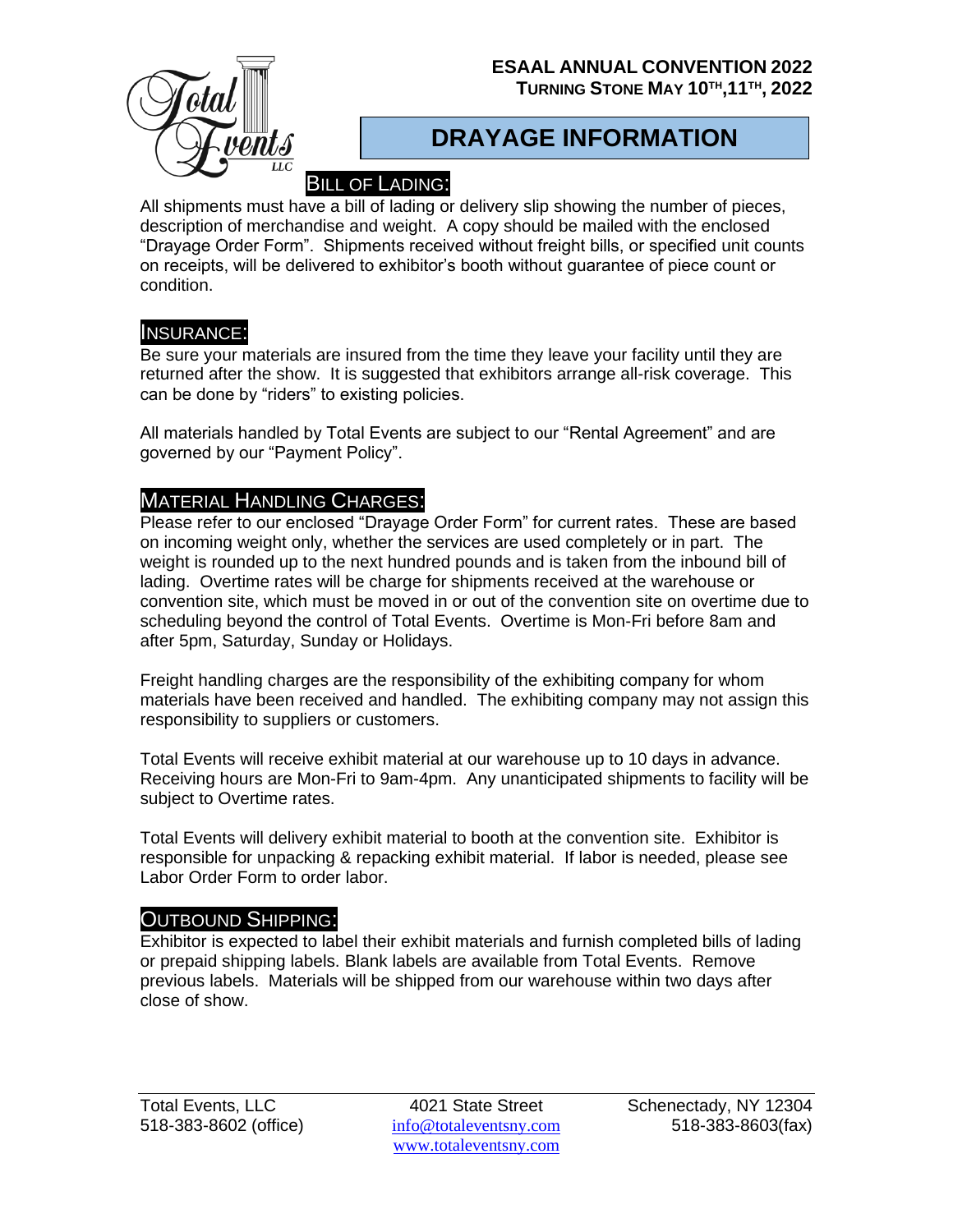

**TURNING STONE MAY 10TH,11TH , 2022**

# **ELECTRICAL ORDER FORM**

| <b>LIST ELECTRICAL EQUIPMENT HERE</b> |      |       |       |
|---------------------------------------|------|-------|-------|
| Equipment                             | Amps | Watts | Volts |
|                                       |      |       |       |
|                                       |      |       |       |
|                                       |      |       |       |
|                                       |      |       |       |

|                                                                   | <b>ELECTRICAL REQUIREMENTS</b> |                                    |       |
|-------------------------------------------------------------------|--------------------------------|------------------------------------|-------|
| <b>DESCRIPTION</b><br>5 Amp Single Outlet<br>20 Amp Single Outlet |                                | <b>PRICE</b><br>\$55.00<br>\$70.00 | TOTAL |
| <b>Extension Cord</b>                                             |                                | \$15.00                            |       |

**Important:**

- 1. Total Events is responsible for the installation of your electrical distribution.
- 2. Order your power according to the amperage or wattage your equipment requires, NOT by the number of plugs you need. Each 120-volt circuit will be installed at the rear of the booth with no more than one grounded outlet guaranteed. Total Events will provide an extension cord from the electrical outlet to your booth, any additional extension cords or other electrical devices, such as a multiple outlet device, must be provided by you or rented from Total Events.

| <b>SUB TOTAL</b>      |                                           |  |
|-----------------------|-------------------------------------------|--|
| <b>SALES TAX (7%)</b> |                                           |  |
| TOTAL                 | Please enter total on Order Summary Form. |  |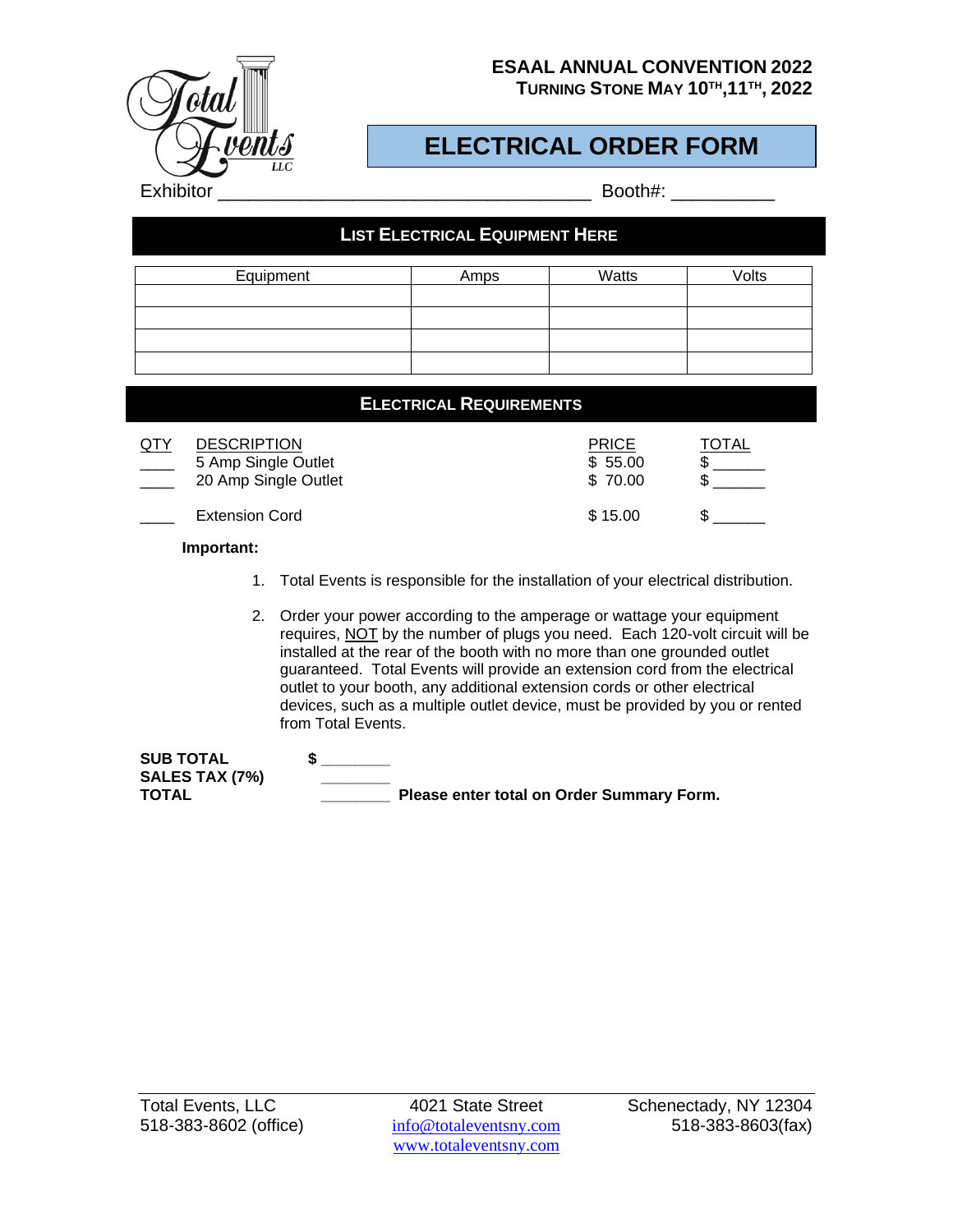

**TURNING STONE MAY 10TH,11TH , 2022**

# **LABOR ORDER FORM**

Exhibitor \_\_\_\_\_\_\_\_\_\_\_\_\_\_\_\_\_\_\_\_\_\_\_\_\_\_\_\_\_\_\_\_\_\_\_\_\_\_ Booth #: \_\_\_\_\_\_\_\_\_\_\_

| <b>Labor Rates</b> - All labor is charged at a two-hour-per-worker minimum |                  |                       |  |  |  |  |
|----------------------------------------------------------------------------|------------------|-----------------------|--|--|--|--|
| <b>Rate Type</b>                                                           | <b>Show Rate</b> | <b>Overtime Rate*</b> |  |  |  |  |
| Reg. Time<br>Weekdays between<br>8:00am and 5:00pm                         | \$45.00 per hour | \$70.00 per hour      |  |  |  |  |

*\*Overtime charge for hours before 8am, after 5pm Monday thru Friday, or weekend or holidays.*

### **Please forward detailed instructions, blue prints or photos of the exhibit to Total Events, fax 518-383-8603.**

## **Labor Order:**

*Orders placed for labor to begin at the start of the workday (8:00am) are guaranteed. All other orders will be filled as workers become available.*

Installation Labor (please add sales tax):

| <b>Product</b> | <b>Date</b> | <b>Start</b><br><b>Time</b> | # of<br><b>Workers</b> | # of<br><b>Hours per</b><br><b>Worker</b> | <b>Total</b><br><b>Hours</b> | <b>Hourly</b><br>Rate | <b>Estimated</b><br><b>Total Cost</b> |
|----------------|-------------|-----------------------------|------------------------|-------------------------------------------|------------------------------|-----------------------|---------------------------------------|
|                |             |                             |                        |                                           |                              |                       |                                       |

Dismantle Labor (service is tax exempt):

| <b>Product</b> | <b>Date</b> | <b>Start</b><br><b>Time</b> | # of<br><b>Workers</b> | # of<br><b>Hours per</b><br>Worker | <b>Total</b><br><b>Hours</b> | <b>Hourly</b><br>Rate | <b>Estimated</b><br><b>Total Cost</b> |
|----------------|-------------|-----------------------------|------------------------|------------------------------------|------------------------------|-----------------------|---------------------------------------|
|                |             |                             |                        |                                    |                              |                       |                                       |

### Carpet Vacuuming (please add sales tax):

| Size of Booth | Date |  | # of Days   Daily Rate | <b>Estimated</b><br><b>Total Cost</b> |
|---------------|------|--|------------------------|---------------------------------------|
|               |      |  | \$65                   |                                       |

*Total Events will not be held responsible for loss, theft or damage to any display installed or dismantled.*